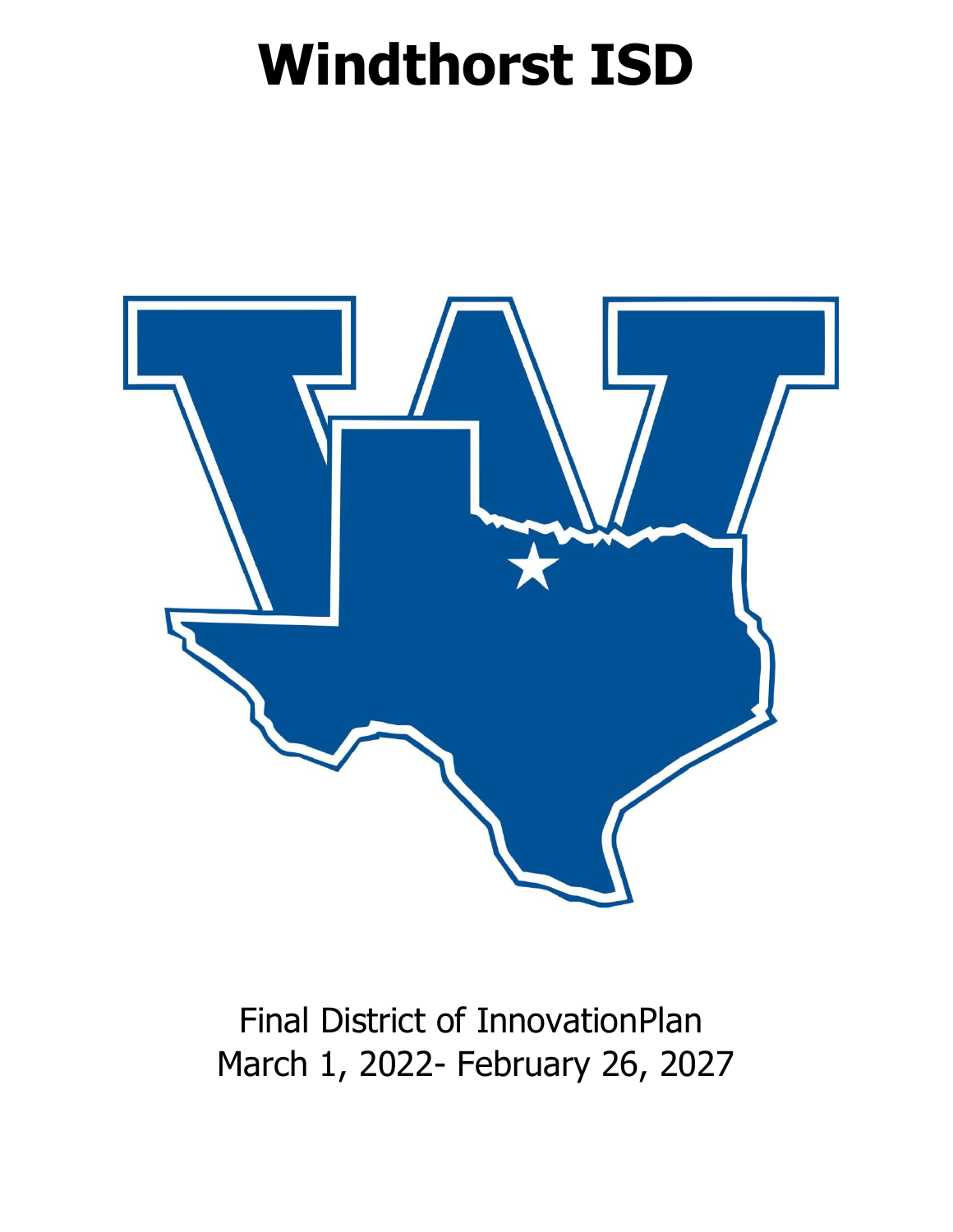Background:

House Bill (HB) 1842, passed during the 84th Legislative Session, permits Texas public school districts to become Districts of Innovation and to obtain exemption from certain provisions of the Texas Education Code. Windthorst ISD is exercising this opportunity of becoming a District of Innovation to obtain more flexibility in order to better meet the unique needs of our district, students and community.

#### Term

Windthorst ISD's Innovation Plan will begin March 1, 2022- February 26, 2027. If at any time within this 5-year plan, other areas of exemptions are to be considered, the Board will nominate a new committee to consider new exemptions. Any future amendments will adhere to the same term of the originalplan.

#### **Teacher Employment Contract Days**

(DCB Legal) Ed. Code § 21.40 I (b)

**MINIMUM SERVICE REQUIRED.** (b) An educator employed under a 10-month contract must provide a minimum of 187 days of service.

#### **Rationale**

Windthorst ISD would like to have the freedom to consider the reduction in contract days from 187-182 to better align with the 75,600 minutes required of students. This potential decrease in days would have no effect on teacher salaries, which increases a teacher 's daily rate and enhances teacher recruitment.

#### **Teacher Probationary Contracts**

# (DCA Legal) TEC 21.102(b)

**PROBATIONARY CONTRACT.** (b) A probationary contract may not be for a term exceeding one school year. The probationary contract may be renewed for two additional one-year periods, for a maximum permissible probationary contract period of three school years, except that the probationary period may not exceed one year for a person who has been employed as a teacher in public education for at least five of the eight years preceding employment by the district.

#### **Rationale.**

A probationary contract may not exceed one year for new teachers to our district who have been employed as a teacher in public education for at least five of the eight years preceding employment by the district. Under this circumstance, the district must either give the teacher a term contract or terminate their contract after their first year in the district. This artificial limitation can prevent the district from adequately assessing the teaching and interpersonal skills of the incoming teacher.

Windthorst ISD would like to have the ability to renew the probationary contract one additional one- year period, for a maximum of two school years, for all teachers who are new to the district who have been employed as a teacher in public education for at least five of eight years preceding employment by the District.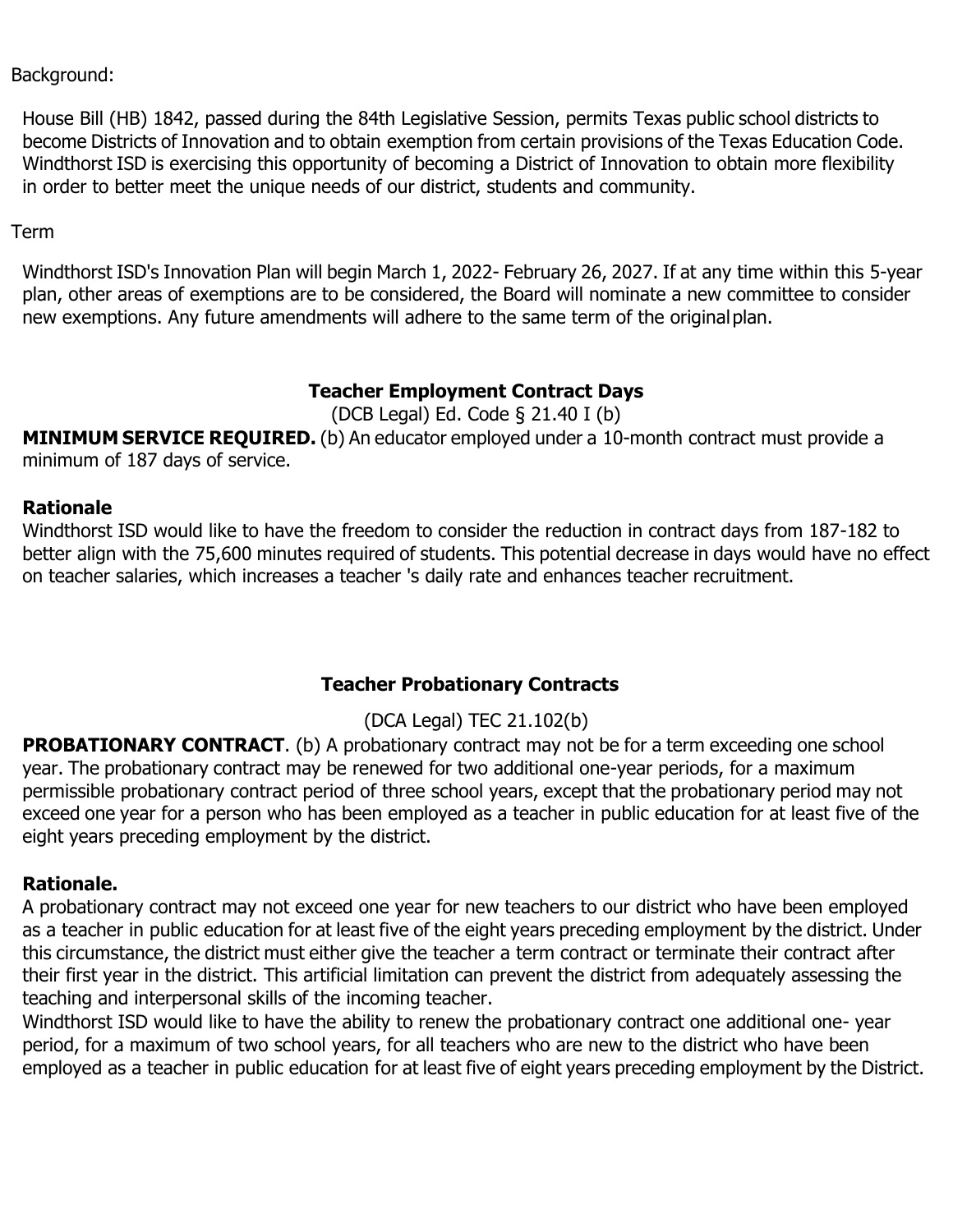#### **Inter-district Transfer Students**

(FDA (Local) & Ed. Code 25.036)

**TRANSFER STUDENTS.** Under Texas Education Code 25.036, a district may choose to accept, as transfers, students who are not entitled to enroll in the district. Under TEC 25.036, a transfer is interpreted to be for a period of one school year. Windthorst ISD maintains a transfer policy under FDA (Local) requiring non-resident students wishing to transfer to file a transfer application each school year. In approving transfer requests, the availability of space and instructional staff, availability of programs and services, the student' s disciplinary history records, work habits, and attendance records are also evaluated. Transfer students are expected to follow the attendance requirements, rules and regulations of the District. TEC

25.036 has been interpreted to establish the acceptance of a transfer as a one-year commitment by the District. The District is seeking to eliminate the provision of a one-year commitment in accepting transfer applicants. On rare occasions, student behavior warrants suspension (in or out of school), placement in a disciplinary alternative program, or expulsion. In addition, student attendance may fall below the TEA truancy standard.

#### **Rationale**.

Windthorst ISD seeks exemption from the requirement that a transfer must be a commitment for one year, and allow the district to rescind a transfer upon review of the entire circumstances.

# **Absences for College Visits**

(Ed. Code 25.087 (b-2))

**EXCUSED ABSENCES.** (b-2) A school district may excuse a student from attending school to visit an institution of higher education accredited by a generally recognized accrediting organization during the student's junior and senior years of high school for the purpose of determining the student's interest in attending the institution of higher education, provided that: (1) the district may not excuse for this purpose more than two days during the student's junior year and two days during the student's senior year; and (2) the district adopts: (A) a policy to determine when an absence will be excused for this purpose; and (B) a procedure to verify the student's visit at the institution of highereducation.

#### **Rationale.**

Currently students are only allowed to have two excused school days to visit colleges or universities as College Days. In some cases, where students are visiting colleges out of state, students need more than the two days that are currently allowed to safely visit a college they are interested in attending or doing comparative visits to multiple colleges. Windthorst ISD will be exempt from the two-day excused absence limit for students visiting institutions of higher education. Students would be allowed more than the current two-day excused absence limit. Each situation would be evaluated by the attendance review committee on

a case by case basis. The committee includes the principal, counselor and attendance clerk.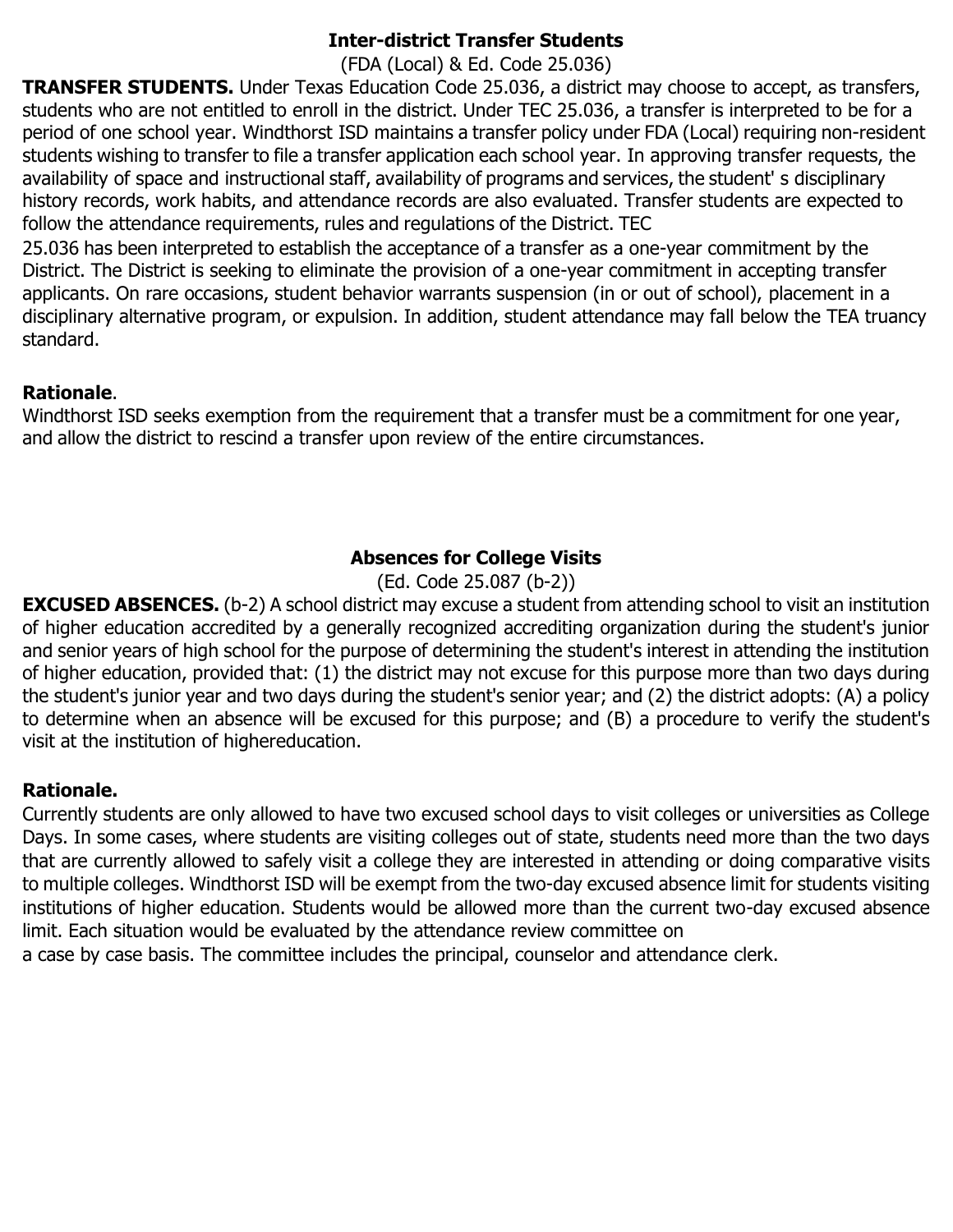#### **School Start Date**

(EB LEGAL) (Ed. Code 25.081 l(a))

**FIRST DAY OF INSTRUCTION.** (a) Except as provided by this section, a school district may not begin instruction for students for a school year before the fourth Monday in August.

#### **Rationale.**

Windthorst ISD, who does not qualify for any of the exceptions noted in the statute, would like to have the freedom to develop a calendar that better fits the needs of the community should the committee choose. Having greater flexibility in this area would allow us to better balance the first and second semesters and provide more instructional days prior to state testing.

#### **Teacher Certification Required**

(DK Legal) (Ed. Code 2 l.003(a))

**CERTIFICATION REQUIRED.** (a) A person may not be employed as a teacher by a school district unless the person holds an appropriate certificate or permit issued as provided by Subchapter B.

#### **Rationale.**

Windthorst ISD would like to make decisions regarding certifications locally and based on the needs of the campus and students. In the event that the district cannot locate a certified teacher for a position or are teaching a subject outside of their certification, WISD would like to be afforded the flexibility to consider entering into at-will employment agreements with noncertified individuals that have field experience in a CTE, STEM field or a vocational skill that would provide more options for students and flexibility in scheduling. Windthorst ISD would also like to allow a certified teacher to teach one subject outside of their certified field in the event there is a need. Windthorst ISD will locally document the reasoning for the request and the credentials the certified teacher possess which qualify this individual to teach the subject. Windthorst ISD will continue to ensure that Special Education and ESL teachers will be SBEC certified as required by law.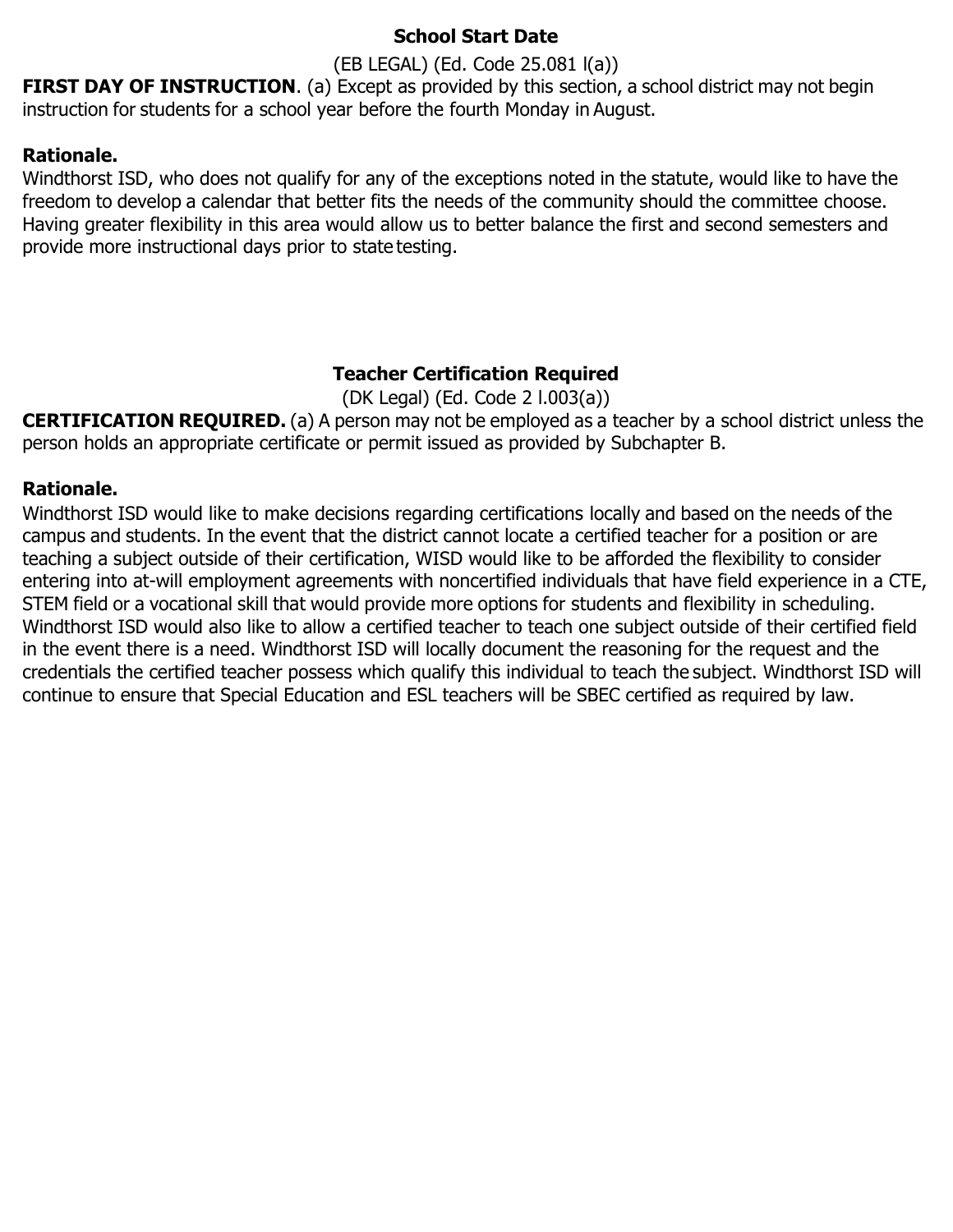# **Class Waivers (Kindergarten-4th Grade)**

(EEB Legal) (Ed. Code 25.112- 25.113)

**CLASS WAIVER.** Sec. 25.112. CLASS SIZE. (a) Except as otherwise authorized by this section, a school district may not enroll more than 22 students in a kindergarten, first, second, third, or fourth grade class. That limitation does not apply during: (1) any 12-week period of the school year selected by the district, in the case of a district whose average daily attendance is adjusted under Section 42.005(c); or (2) the last 12 weeks of any school year in the case of any other district.(b) Not later than the 30th day after the first day of the 12-week period for which a district whose ADA is adjusted under Section 42.005(c) is claiming an exemption under Subsection (a), the district shall notify the commissioner in writing that the district is claiming an exemption for the period stated in the notice.(c) In determining the number of students to enroll in any class, a school district shall consider the subject to be taught, the teaching methodology to be used, and any need for individual instruction.(d) On application of a school district, the commissioner may except the district from the limit in Subsection (a) if the commissioner finds the limit works an undue hardship on the district. An exception expires at the end of the school year for which it is granted.(e) A school district seeking an exception under Subsection (d) shall notify the commissioner and apply for the exception not later than the later of: (1) October 1; or(2) the 30th day after the first school day the district exceeds the limit in Subsection (a).(f) If a school district repeatedly fails to comply with this section, the commissioner may take any appropriate action authorized to be taken by the commissioner under Section 39.131.(g) Expired. Added by Acts 1995, 74th Leg., ch. 260, Sec. 1, eff. May 30, 1995. Amended by Acts 2001, 77th Leg., ch. 889, Sec. 1, eff. June 14, 2001. Amended by: Acts 2009, 81st Leg., R.S., Ch. 1347 (S.B. 300), Sec. 2, eff. June 19, 2009. Sec. 25.113.

**NOTICE OF CLASS SIZE.** (a) A campus or district that is granted an exception under Section 25.112(d) from class size limits shall provide written notice of the exception to the parent of or person standing in parental relation to each

student affected by the exception. The notice must be in conspicuous

bold or underlined print and:(1) specify the class for which an exception from the limit imposed by Section 25.112(a) was granted; (2) state the number of children in the class for which the exception was granted; and (3) be included in a regular mailing or other communication from the campus or district, such as information sent home with students. (b) The notice required by Subsection (a) must be provided not later than the 31st day after: (1) the first day of the school year; or (2) the date the exception is granted, if the exception is granted after the beginning of the school year.

# **Rationale.**

Kindergarten - 4th Grade classes are to be kept at a 22 student to 1 teacher ratio according to state law. When a class exceeds this limit, the district must complete a waiver with the TEA. These waivers are never rejected by TEA. This is a bureaucratic step that serves no purpose.

Along with the waiver, it is required that a letter is sent home to each parent in the section that exceeds the 22:1 ratio, informing them the waiver has been submitted. Many times soon after the waiver is submitted, students move out of the district and we are below the 22:1 ratio. While we certainly believe that small class size plays a positive role in the classroom, we do not believe it has a negative effect when you only add one or two more students. Many times it is not the number of the students but the makeup and chemistry of the classroom which influence the learning environment.

A. WISD will attempt to keep all K-4th core classrooms to a 22:1 ratio. However, in the event the class size exceeds this ratio, the superintendent will report to the Board of Trustees.

 B. In the event a K-4th core classroom reaches 25:1, the campus will notify the parents of the students in the classroom and inform them of the situation.

- C. TEA waiver will not be necessary when a K-4th classroom exceeds the 22:1 ratio.
- D. This gives WISD the flexibility without having to submit waivers to the TEA.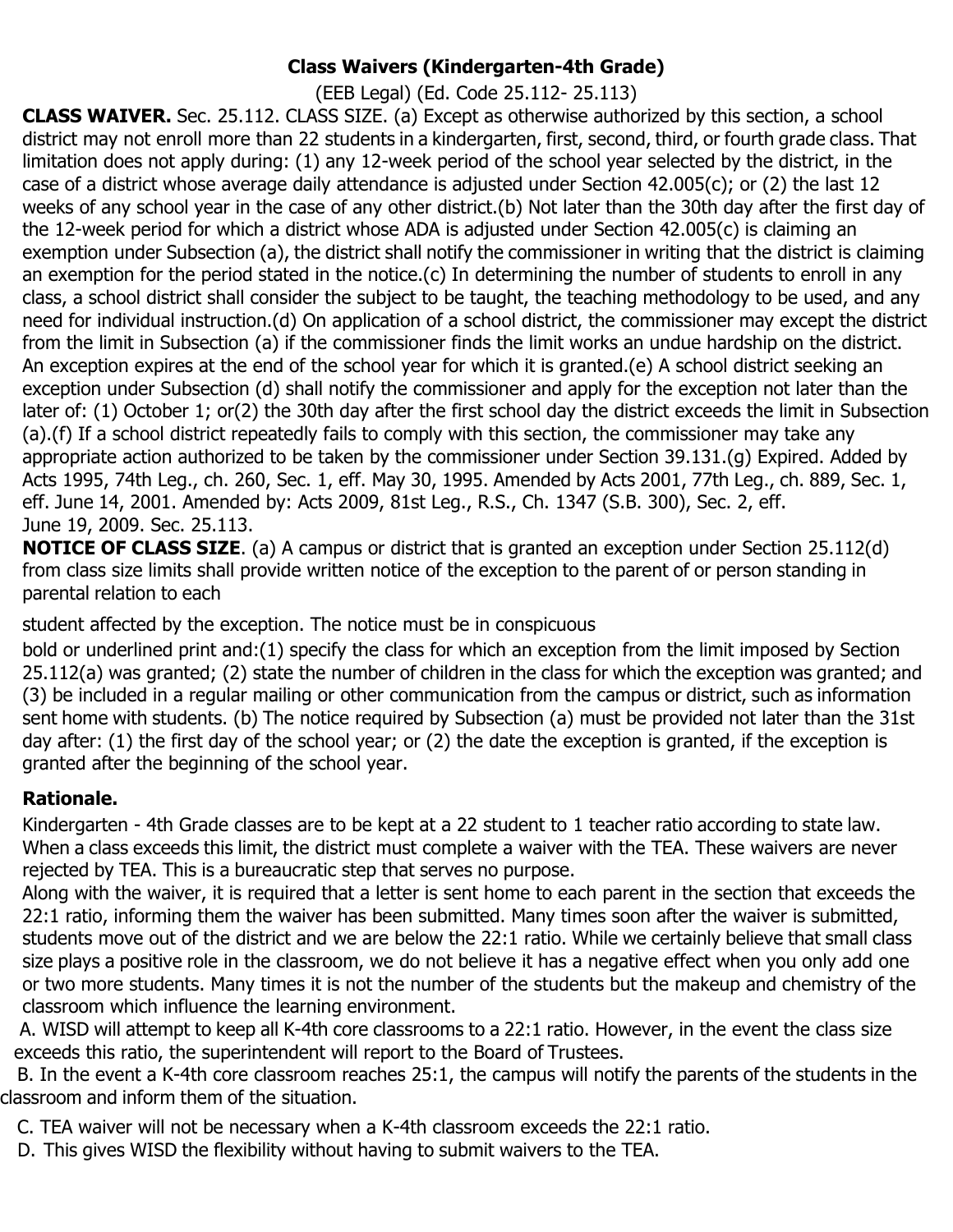Term of Plan: <u>March 1, 2022- February 26, 2027</u>

Plan applies to: **X** Entire District

Campus (list)\_\_\_\_\_\_\_\_\_\_\_\_\_\_\_\_\_\_\_\_\_\_\_\_\_\_\_\_\_\_\_\_\_\_\_

• Other (please describe)

Chapter 11 – School Districts

Subchapter D. Powers and Duties of Board of Trustees of Independent School **Districts** 

- $\Box$  §11.1511 (b)(5), (14) Specific Powers and Duties of Board
- ☐ §11.162 School Uniforms
- Subchapter F. District-Level and Site Based Decision-Making
- ☐ §11.251 Planning and Decision-Making Process
- ☐ §11.252 District-Level Planning and Decision-Making
- ☐ §11.253 Campus Planning and Site-Based Decision-Making
- □ §11.255 Dropout Prevention Review
- Chapter 21 Educators
- Subchapter A General Provisions
- X §21.002 Teacher Employment Contracts
- X §21.003 Certification Required
- ☐ §21.0031 Failure to Obtain Certification; Contract Void
- Subchapter B Certification of Educators
- ☐ §21.051 Rules Regarding Field-Based Experience and Options for Field
- Experience and Internships.
- ☐ §21.053 Presentation and Recording of Certificates
- ☐ §21.057 Parental Notification
- X Subchapter C Probationary Contracts
- $\Box$  Subchapter D Continuing Contracts
- $\Box$  Subchapter E Term Contracts
- Subchapter H Appraisals and Incentives
- ☐ §21.352 Local Role
- □ §21.353 Appraisal on Basis of Classroom Teaching Performance
- □ §21.354 Appraisal of Certain Administrators
- ☐ §21.3541 Appraisal and Professional Development System for Principals
- Subchapter I Duties and Benefits
- X §21.401 Minimum Service Required
- ☐ §21.402 Minimum Salary Schedule for Certain Professional Staff
- ☐ §21.4021 Furloughs
- Page 3 of 4
- □ §21.4022 Required Process for Development of Furlough Program or Other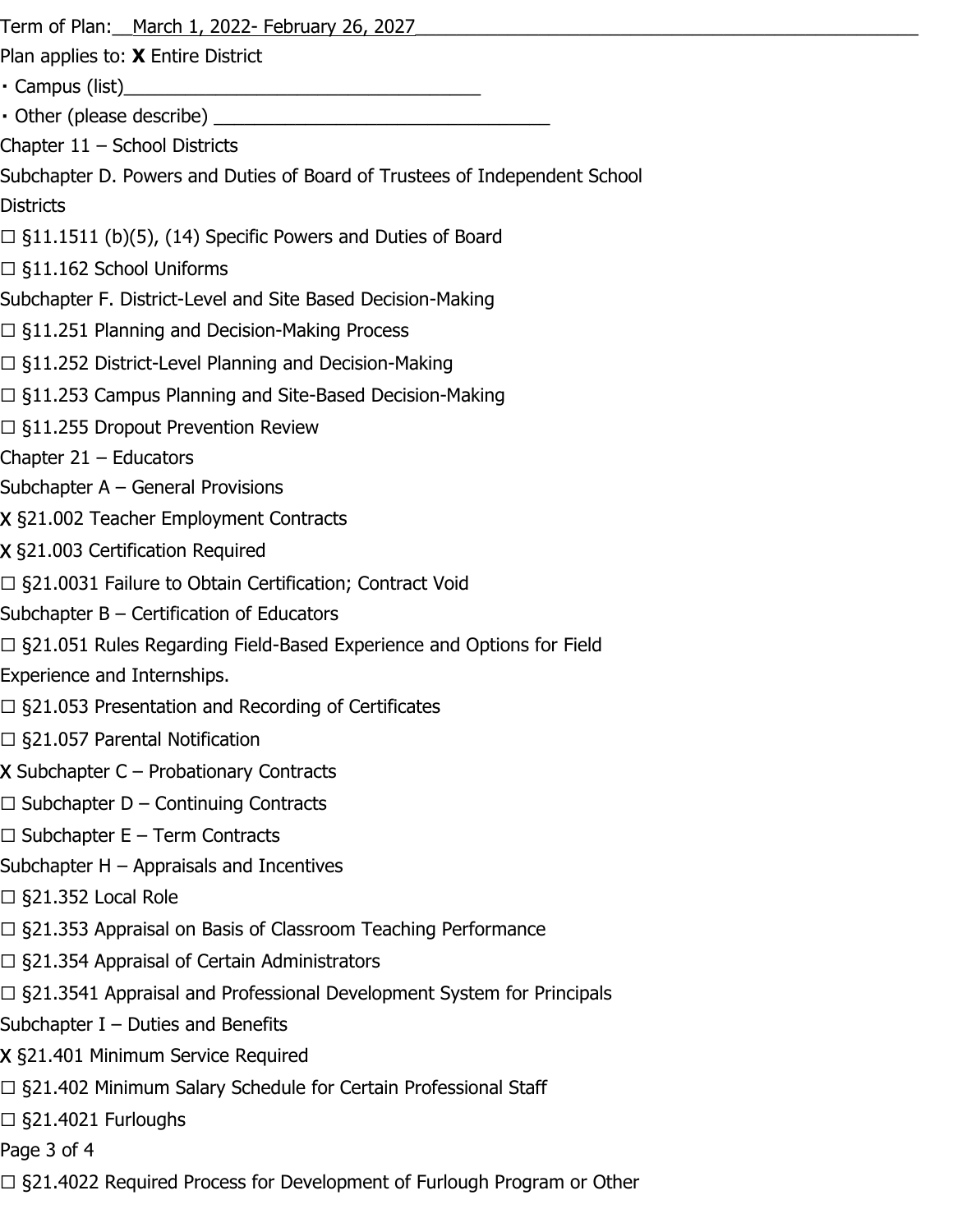- Salary Reduction Proposal
- □ §21.403 Placement on Minimum Salary Schedule
- ☐ §21.4031 Professional Staff Service Records
- ☐ §21.4032 Reductions in Salaries of Classroom Teachers and Administrators
- ☐ §21.404 Planning and Preparation Time
- ☐ §21.405 Duty-Free Lunch
- □ §21.406 Denial of Compensation Based On Absence for Religious Observance Prohibited
- □ §21.407 Requiring or Coercing Teachers to Join Groups, Clubs, Committees, or Organizations: Political Affairs
- □ §21.408 Right To Join or Not To Join Professional Association
- ☐ §21.409 Leave Of Absence for Temporary Disability
- □ §21.415 Employment Contracts
- Subchapter J Staff Development
- □ §21.451 Staff Development Requirements
- ☐ §21.452 Developmental Leaves of Absence
- $\Box$  §21.458 Mentors
- Chapter 22 School District Employees and Volunteers
- Subchapter A Rights, Duties, and Benefits
- □ §22.001 Salary Deductions for Professional Dues
- ☐ §22.002 Assignment, Transfer, or Pledge of Compensation
- ☐ §22.003 Minimum Personal Leave Program
- ☐ §22.006 Discrimination Based on Jury Service Prohibited
- ☐ §22.007 Incentives for Early Retirement
- □ §22.011 Requiring or Coercing Employees to Make Charitable Contributions
- Chapter 25 Admission, Transfer, and Attendance
- Subchapter C Operation of Schools and School Attendance
- X §25.0811 First Day of Instruction
- ☐ §25.0812 Last Day of School
- $\Box$  §25.083 School Day Interruptions
- □ §25.092 Minimum Attendance for Class Credit or Final Grade
- Subchapter D Student/Teacher Ratios; Class Size
- X §25.111 Student/Teacher Ratios
- X §25.112 Class Size
- X §25.113 Notice of Class Size
- ☐ §25.114 Student/Teacher Ratios in Physical Education Classes; Class Size
- Page 4 of 4
- Chapter 37 Discipline; Law and Order